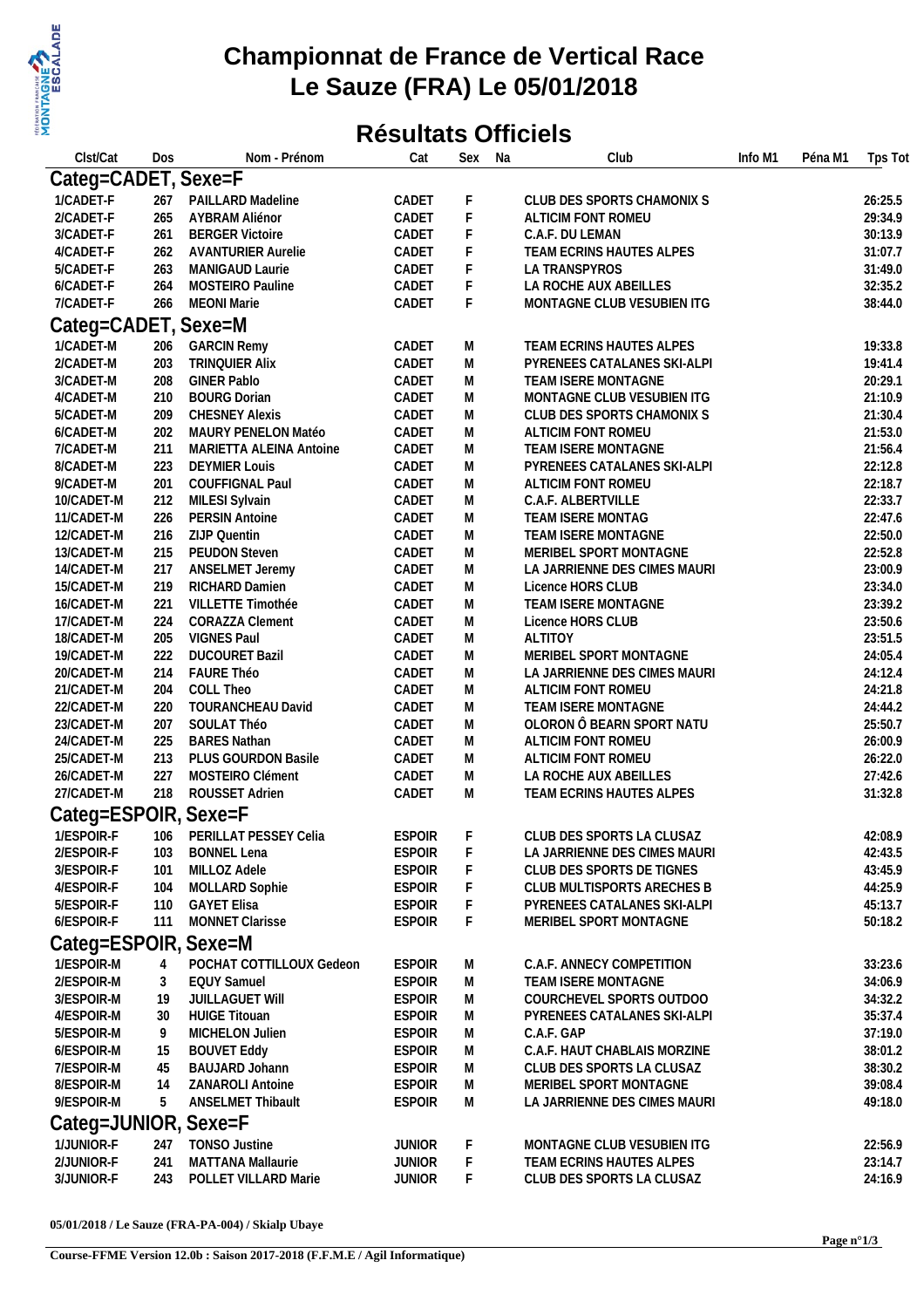| u<br>Elst/Cat                  |                    |                                                      |                                |                            |    |                                                              |         |         |                    |
|--------------------------------|--------------------|------------------------------------------------------|--------------------------------|----------------------------|----|--------------------------------------------------------------|---------|---------|--------------------|
|                                | Dos                | Nom - Prénom                                         | Cat                            | Sex                        | Na | Club                                                         | Info M1 | Péna M1 | Tps Tot            |
| <b>WAJUNIOR-F</b>              | 245                | <b>DAVID Clémence</b>                                | <b>JUNIOR</b>                  | F                          |    | MERIBEL SPORT MONTAGNE                                       |         |         | 25:48.8            |
| <b>SB</b> UUNIOR-F             | 242                | IRATZOQUY Marie Charlotte                            | <b>JUNIOR</b>                  | F                          |    | PYRENEA SPORTS                                               |         |         | 26:35.3            |
| <b>EXACTES</b><br>S TIJUNIOR-F | 249                | <b>COUFFIGNAL Anais</b>                              | <b>JUNIOR</b>                  | F                          |    | ALTICIM FONT ROMEU                                           |         |         | 26:39.4            |
| 8/JUNIOR-F                     | 244<br>248         | FOURMIGUE Chloé                                      | <b>JUNIOR</b><br><b>JUNIOR</b> | $\mathsf F$<br>$\mathsf F$ |    | LA TRANSPYROS<br>C.A.F. HAUT CHABLAIS MORZINE                |         |         | 27:05.5<br>28:44.1 |
| 9/JUNIOR-F                     | 246                | MUFFAT Fanny<br>ANSELMET Manon                       | <b>JUNIOR</b>                  | F                          |    | LA JARRIENNE DES CIMES MAURI                                 |         |         | 29:22.9            |
|                                |                    |                                                      |                                |                            |    |                                                              |         |         |                    |
| Categ=JUNIOR, Sexe=M           |                    |                                                      |                                |                            |    |                                                              |         |         |                    |
| 1/JUNIOR-M                     | 65                 | <b>BLANC Arthur</b>                                  | <b>JUNIOR</b>                  | M                          |    | CLUB MULTISPORTS ARECHES B                                   |         |         | 34:57.8            |
| 2/JUNIOR-M                     | 66                 | <b>BERNAZ Julien</b>                                 | <b>JUNIOR</b>                  | M                          |    | C.A.F. DU LEMAN                                              |         |         | 36:17.4            |
| 3/JUNIOR-M                     | 64                 | <b>ELLMENREICH Baptiste</b>                          | <b>JUNIOR</b>                  | M                          |    | CLUB DES SPORTS CHAMONIX S                                   |         |         | 36:18.0            |
| 4/JUNIOR-M                     | 68                 | <b>FLAMMIER Bastien</b>                              | <b>JUNIOR</b>                  | М                          |    | C.A.F. ALBERTVILLE                                           |         |         | 36:54.6            |
| 5/JUNIOR-M                     | 78                 | <b>BURNET Jérémie</b>                                | <b>JUNIOR</b>                  | M                          |    | C.A.F. DU LEMAN                                              |         |         | 38:10.5            |
| 6/JUNIOR-M                     | 67                 | CARCEY COLLET Hugo                                   | <b>JUNIOR</b><br><b>JUNIOR</b> | ${\sf M}$                  |    | C.A.F. ALBERTVILLE                                           |         |         | 38:11.8            |
| 7/JUNIOR-M                     | 69<br>71           | ALLEMOZ Theo<br><b>GALINDO Robin</b>                 | <b>JUNIOR</b>                  | M<br>M                     |    | C.A.F. ALBERTVILLE                                           |         |         | 38:19.9<br>38:59.5 |
| 8/JUNIOR-M<br>9/JUNIOR-M       | 60                 | <b>DUMAS Louis</b>                                   | <b>JUNIOR</b>                  | M                          |    | TEAM ISERE MONTAGNE<br>ALTICIM FONT ROMEU                    |         |         | 39:05.0            |
| 10/JUNIOR-M                    | 74                 | <b>BERTOLINI Lucas</b>                               | <b>JUNIOR</b>                  | M                          |    | CLUB DES SPORTS CHAMONIX S                                   |         |         | 39:37.9            |
| 11/JUNIOR-M                    | 70                 | <b>GARCIN Victor</b>                                 | <b>JUNIOR</b>                  | M                          |    | TEAM ECRINS HAUTES ALPES                                     |         |         | 39:54.4            |
| 12/JUNIOR-M                    | 84                 | <b>BUINOUD Augustin</b>                              | <b>JUNIOR</b>                  | M                          |    | C.A.F. DU LEMAN                                              |         |         | 40:51.3            |
| 13/JUNIOR-M                    | 81                 | <b>GARCIA Rémi</b>                                   | <b>JUNIOR</b>                  | M                          |    | PYRENEES CATALANES SKI-ALPI                                  |         |         | 40:55.7            |
| 14/JUNIOR-M                    | 72                 | <b>VEYRE Robin</b>                                   | <b>JUNIOR</b>                  | M                          |    | BRIANCON ESCALADE                                            |         |         | 40:56.3            |
| 15/JUNIOR-M                    | 80                 | REYNAUD Ambroise                                     | <b>JUNIOR</b>                  | M                          |    | TEAM ECRINS HAUTES ALPES                                     |         |         | 41:10.6            |
| 16/JUNIOR-M                    | 63                 | <b>RAISIN Alban</b>                                  | <b>JUNIOR</b>                  | M                          |    | MERIBEL SPORT MONTAGNE                                       |         |         | 42:00.9            |
| 17/JUNIOR-M                    | 62                 | <b>MOURET Lucas</b>                                  | <b>JUNIOR</b>                  | M                          |    | ALTICIM FONT ROMEU                                           |         |         | 42:03.2            |
| 18/JUNIOR-M                    | 76                 | <b>LUSINCHI Baptiste</b>                             | <b>JUNIOR</b>                  | M                          |    | LOISIRS CLUB LALOUBER ITSARI                                 |         |         | 42:28.3            |
| 19/JUNIOR-M                    | 61                 | <b>LEROY Alessio</b>                                 | <b>JUNIOR</b>                  | M                          |    | ALTICIM FONT ROMEU                                           |         |         | 42:31.0            |
| 20/JUNIOR-M                    | 82                 | CHAMEL Léo                                           | <b>JUNIOR</b>                  | М                          |    | CLUB DES SPORTS CHAMONIX S                                   |         |         | 43:35.2            |
| 21/JUNIOR-M                    | 73                 | <b>GERIN JEAN David</b>                              | <b>JUNIOR</b>                  | M                          |    | TEAM ECRINS HAUTES ALPES                                     |         |         | 44:15.2            |
| 22/JUNIOR-M                    | 83                 | CABROL Léo                                           | <b>JUNIOR</b>                  | M                          |    | ESCALADE VOIRON ALPINISME                                    |         |         | 45:04.4            |
| 23/JUNIOR-M                    | 75                 | <b>AOUSTIN Franck</b>                                | <b>JUNIOR</b>                  | М                          |    | LOISIRS CLUB LALOUBER ITSARI                                 |         |         | 45:21.0            |
| 24/JUNIOR-M                    | 79                 | CERUTTI Hugo                                         | <b>JUNIOR</b>                  | M                          |    | HAUTE TARENTAISE MONTAGNE                                    |         |         | 50:13.8            |
| /JUNIOR-M                      | 77                 | <b>DULAC Quentin</b>                                 | <b>JUNIOR</b>                  | M                          |    | LA JARRIENNE DES CIMES MAURI                                 |         |         | Nt                 |
| Categ=MINIME, Sexe=F           |                    |                                                      |                                |                            |    |                                                              |         |         |                    |
| /MINIME-F                      | 192                | <b>RIGAUD Louise</b>                                 | <b>MINIME</b>                  | F                          |    | <b>ALTITOY</b>                                               |         |         | Nt                 |
| /MINIME-F                      | 193                | PONCET Liv                                           | <b>MINIME</b>                  | F                          |    | LA JARRIENNE DES CIMES MAURI                                 |         |         | Nt                 |
| Categ=MINIME, Sexe=M           |                    |                                                      |                                |                            |    |                                                              |         |         |                    |
| /MINIME-M                      |                    | 194 PAILHE BELAIR Camille                            | <b>MINIME</b>                  | M                          |    | LA TRANSPYROS                                                |         |         | Nt                 |
| /MINIME-M                      | 191                | <b>NOGUERAS Mathys</b>                               | <b>MINIME</b>                  | М                          |    | AMITIE ET NATURE DE TARBES                                   |         |         | Nt                 |
| /MINIME-M                      | 190                | <b>POLCHI Norick</b>                                 | <b>MINIME</b>                  | М                          |    | TEAM ALPI MERCANTOUR                                         |         |         | Nt                 |
| Categ=SENIOR, Sexe=F           |                    |                                                      |                                |                            |    |                                                              |         |         |                    |
|                                |                    |                                                      |                                |                            |    |                                                              |         |         |                    |
| 1/SENIOR-F<br>2/SENIOR-F       | 102<br>108         | MOLLARET Axelle<br><b>DEPLANCHE Laura</b>            | <b>SENIOR</b><br><b>SENIOR</b> | F<br>F                     |    | CLUB MULTISPORTS ARECHES B                                   |         |         | 36:28.5<br>41:35.6 |
| 3/SENIOR-F                     | 105                | <b>BONNEL Lorna</b>                                  | <b>SENIOR</b>                  | F                          |    | LA JARRIENNE DES CIMES MAURI<br>LA JARRIENNE DES CIMES MAURI |         |         | 41:46.7            |
| 4/SENIOR-F                     | 113                | JAGERCIKOVA Marianna                                 | <b>SENIOR</b>                  | F                          |    | C.A.F. GAP                                                   |         |         | 41:58.9            |
| 5/SENIOR-F                     | 107                | <b>BONNEL Candice</b>                                | <b>SENIOR</b>                  | F                          |    | LA JARRIENNE DES CIMES MAURI                                 |         |         | 42:55.2            |
| 6/SENIOR-F                     | 115                | <b>DELSUPEHE France</b>                              | <b>SENIOR</b>                  | F                          |    | HAUTE TARENTAISE MONTAGNE                                    |         |         | 54:55.9            |
| 7/SENIOR-F                     | 116                | <b>LAFARGE Romane</b>                                | <b>SENIOR</b>                  | F                          |    | MERIBEL SPORT MONTAGNE                                       |         |         | 58:31.6            |
| 8/SENIOR-F                     | 119                | <b>HEALEY Beth</b>                                   | <b>SENIOR</b>                  | F                          |    | CLUB DES SPORTS CHAMONIX S                                   |         |         | 1h17:14.           |
| Categ=SENIOR, Sexe=M           |                    |                                                      |                                |                            |    |                                                              |         |         |                    |
|                                |                    |                                                      |                                |                            |    |                                                              |         |         |                    |
| 1/SENIOR-M                     | $\mathbf{1}$<br>17 | <b>GACHET Xavier</b>                                 | <b>SENIOR</b>                  | М                          |    | CLUB MULTISPORTS ARECHES B                                   |         |         | 31:59.1            |
| 2/SENIOR-M<br>3/SENIOR-M       | 6                  | <b>SEVENNEC Alexis</b><br><b>BON MARDION William</b> | <b>SENIOR</b><br><b>SENIOR</b> | М<br>М                     |    | C.A.F. HAUT CHABLAIS MORZINE<br>CLUB MULTISPORTS ARECHES B   |         |         | 32:13.7<br>32:43.7 |
| 4/SENIOR-M                     | 8                  | <b>SERT Yoann</b>                                    | <b>SENIOR</b>                  | M                          |    | HAUTE TARENTAISE MONTAGNE                                    |         |         | 33:40.4            |
| 5/SENIOR-M                     | 2                  | PERILLAT PESSEY Joris                                | <b>SENIOR</b>                  | M                          |    | CLUB DES SPORTS LA CLUSAZ                                    |         |         | 33:50.7            |
| 6/SENIOR-M                     | 16                 | <b>FAVRE Valentin</b>                                | <b>SENIOR</b>                  | М                          |    | Licence HORS CLUB                                            |         |         | 34:49.4            |
| 7/SENIOR-M                     | 12                 | CHAMOUX Benjamin                                     | <b>SENIOR</b>                  | М                          |    | CLUB DES SPORTS CHAMONIX S                                   |         |         | 35:11.9            |
| 8/SENIOR-M                     | 10                 | SAUTEL Florian                                       | <b>SENIOR</b>                  | М                          |    | CLUB DES SPORTS DE VALMORE                                   |         |         | 35:31.5            |
| 9/SENIOR-M                     | 37                 | LODOLO Julien                                        | <b>SENIOR</b>                  | М                          |    | HAUTE TARENTAISE MONTAGNE                                    |         |         | 36:52.3            |
| 10/SENIOR-M                    | 33                 | <b>CLARYS Valentin</b>                               | <b>SENIOR</b>                  | M                          |    | CLUB DES SPORTS ET LOISIRS                                   |         |         | 37:17.1            |
| 11/SENIOR-M                    | 31                 | <b>STEPHAN Quentin</b>                               | <b>SENIOR</b>                  | M                          |    | CLUB DES SPORTS CHAMONIX S                                   |         |         | 37:25.5            |
| 12/SENIOR-M                    | 21                 | <b>ASSERQUET Franck</b>                              | <b>SENIOR</b>                  | M                          |    | SKI CLUB CAMPAN TOURMALET                                    |         |         | 39:05.1            |
| 13/SENIOR-M                    | 36                 | <b>BRUN Julien</b>                                   | <b>SENIOR</b>                  | М                          |    | TEAM ALPI MERCANTOUR                                         |         |         | 39:31.8            |
| 14/SENIOR-M                    | 42                 | GHIBAUDO Jean Baptiste                               | <b>SENIOR</b>                  | M                          |    | TEAM ALPI MERCANTOUR                                         |         |         | 40:05.3            |
| 15/SENIOR-M                    | 38                 | <b>BEDOY Loic</b>                                    | <b>SENIOR</b>                  | M                          |    | MERIBEL SPORT MONTAGNE                                       |         |         | 40:16.3            |

**05/01/2018 / Le Sauze (FRA-PA-004) / Skialp Ubaye**